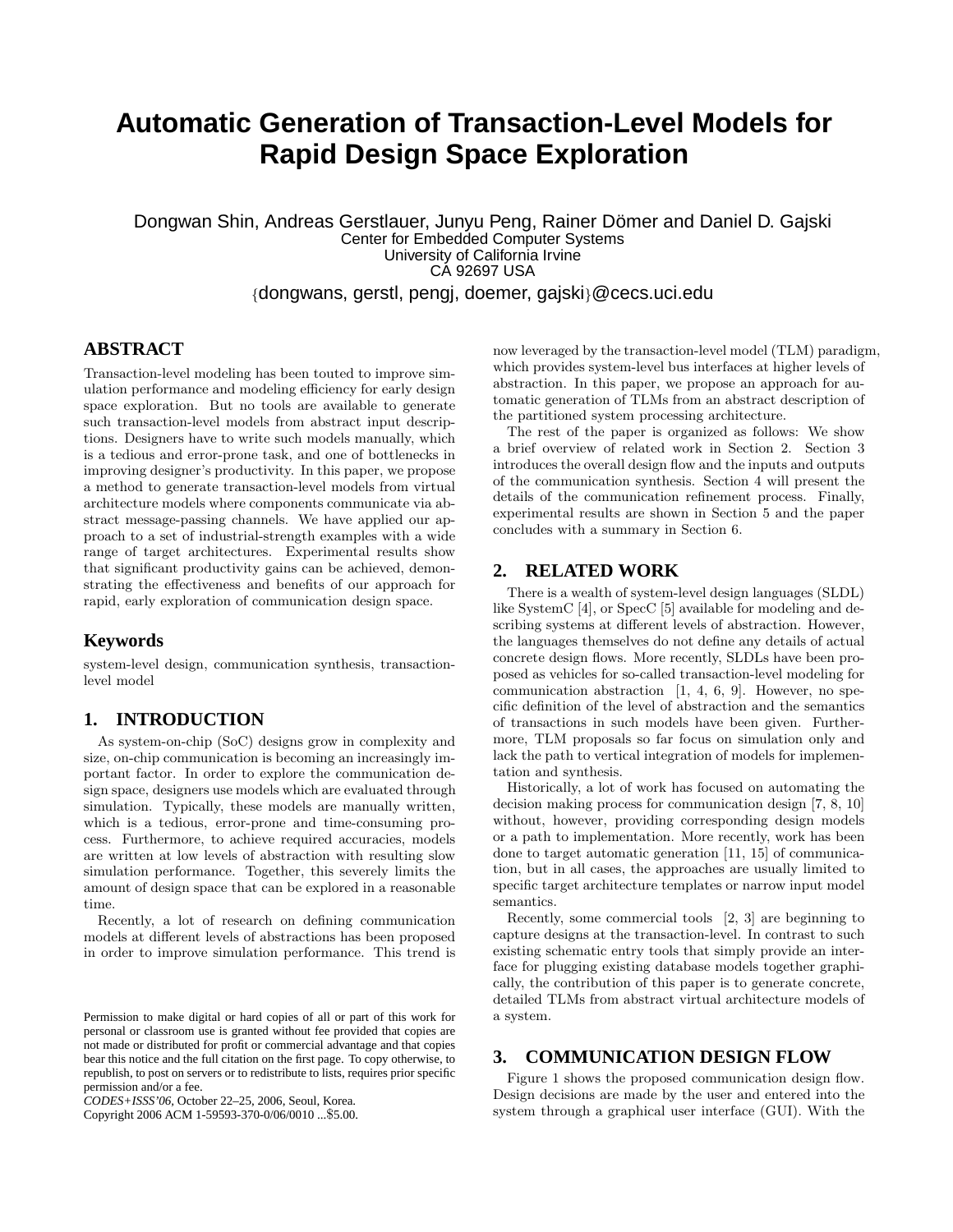

Figure 1: Communication design flow.

design decisions, the user specifies the desired target architecture and the mapping of communication onto this architecture. Based on these decisions and given the design model at the input of the flow, refinement tool synthesizes the respective implementation of the communication and generate the resulting design model at the output of the flow. In the process, refinement tool relies on a set of databases that provide models of communication elements (CEs), busses and other communication structures.

Our communication design flow starts with a virtual architecture model of the system in which processing elements (PEs) communicate via abstract channels. During communication synthesis, the global system network is designed and end-to-end communication between PEs is mapped into point-to-point communication between stations (PEs and CEs) of the network architecture. Then, logical links between adjacent stations are grouped and implemented over an actual communication medium. As a result of the communication design process, a transaction-level model of the system is generated. The TLM [1, 4, 6] abstracts pin-level communication to the level of individual bus protocol transactions in order to accelerate model simulations.

#### **3.1 Input Architecture Model**

The architecture model is the starting point for communication design. This input architecture model may be manually coded or can be automatically generated by virtual architecture generation tools [12]. It follows certain predefined semantics (see Section 4.1) and reflects the intended virtual processing architecture of the system with respect to the PEs that are present in the design. Each component in the virtual architecture is a PE that executes a specific application behavior in parallel with other PEs. Communication inside a PE takes place through its local memory. It is thus not a concern for system communication synthesis. Inter-PE communication by the application in the architecture model takes place through abstract, high-level channels of untimed message-passing or shared memory semantics.

Figure 2 shows an example of an architecture model. The application has been mapped onto a system architecture consisting of a processor  $(CPU)$ , a custom hardware coprocessor  $(HW1)$ , a custom hardware peripheral  $(HW2)$  and a system memory (MEM ). Inside the CPU, tasks are dynamically scheduled under the control of an operating system model [16]. In addition to communicating via channels  $(c_1, c_2)$  $c2$  and  $c3$ ), PEs exchange data by accessing variables (v1) and  $v2$ ) stored in the shared memory (MEM) and exported



Figure 2: Architecture model example.



Figure 3: Target architecture for Figure 2.

by the memory through its external channel interface. At its interface, the memory provides methods to read and write the value of each variable in the memory.

## **3.2 User Decisions**

Design decisions include allocation of system busses, protocol selection, allocation and selection of CEs (routers and bridges), definition of the connectivity between components and busses, mapping and routing of abstract communication over busses, declaration of masters and slaves, and assignment of bus addresses, interrupts, and access priorities for each message. Through the user decisions, the target architecture for the design is defined. In our case, the target architecture is limited to networks of busses in a forest of trees topology, i.e. there are no cycles.

Figure 3 shows the target architecture chosen for the previously introduced example (Figure 2). In this example, we allocate three busses: a CPU bus Bus1 as the main system bus, a memory bus MBus, and a peripheral bus Bus2.  $CPU$  and  $HWI$  PEs are directly connected to the system bus. A memory controller CE MEMCtrl is allocated and connected to bridge between the system and memory bus protocols. Finally, a router CE TX is inserted to connect and translate between system and peripheral busses.

#### **3.3 Databases**

The databases consist of a transaction-level bus database and a CE database. The bus database contains models of busses including associated protocols. Bus models in the database implement the primitives defined by the bus protocol for data transfers and arbitration. They provide an abstraction of external communication into data links and memory accesses by using and combining bus primitives to regulate media accesses and slice abstract data into bus words. Each bus model can have two separate sides with different implementations for bus masters and bus slaves.

The CE database contains bridge and transducer components that include attributes like name, type and associated bus protocols. The models of CEs in the database, however, are empty shells that are void of any functionality. They will be synthesized by the refinement tool.

#### **3.4 Transaction-level Model**

At the output, refinement produces a TLM. The TLM accurately describes the system communication architecture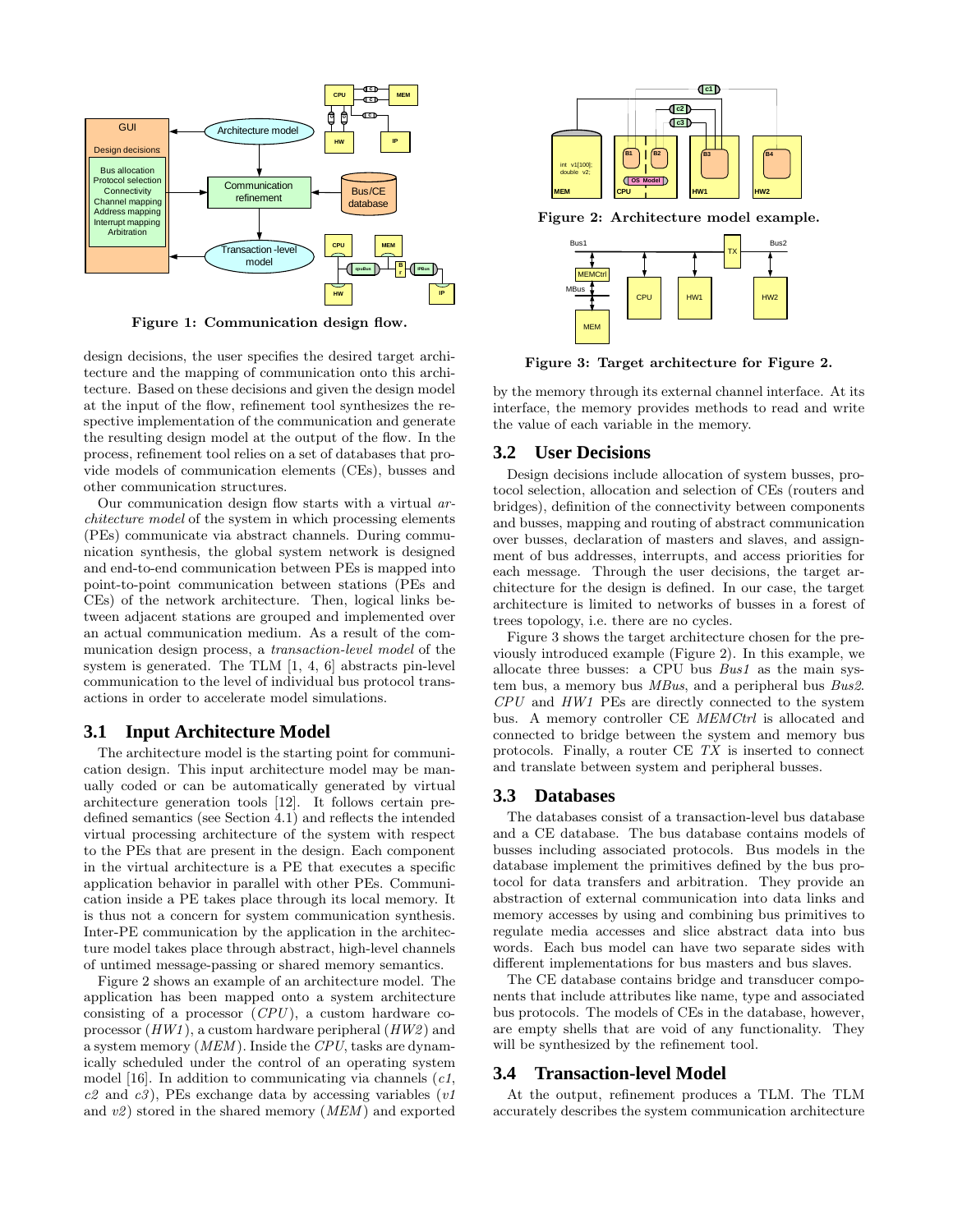

Figure 4: Transaction-level model example.

down to the level of individual bus protocol read and write transactions. In our transaction-level modeling of a system, the computation is estimated time-accurate and the communication is bus-cycle accurate (Programmer's View  $+$  Timing) [14].

Figure 4 shows the TLM generated for the input architecture model example from Figure 2. Reflecting the originally defined target architecture (Figure 3), components communicate via bus protocol transaction channels for Bus1, Bus2 and MBus. Transaction-level implementations from the bus database together with automatically generated implementations of higher protocol stacks are inserted into each connected component. For the programmable  $PE$  ( $CPU$ ), its transaction-level implementation is taken from the database, connected at the media access level, customized by generating appropriate interrupt handlers and filled with the PE's application code.

## **4. COMMUNICATION REFINEMENT**

In this section, we will look at details of model transformations that are performed during refinement.

## **4.1 Input Communication Channels**

Four different types of abstract communication are supported in an architecture model at the input of refinement: synchronous and asynchronous message passing, shared memory accesses and events. The communication semantics of these channels are shown in the form of state diagrams in Figure 5.

In synchronous message passing, as shown in Figure  $5(a)$ , both the sender and the receiver meet in a rendezvous fashion to safely exchange data. More specifically, the sender stores its data into the channel, notifies the receiver that the data is ready, and then waits for the receiver to acknowledge the receipt of the data. The receiver, on the other hand, first waits for notification of data arrival, then gets it and acknowledges the reception. In short, synchronous message passing conceptually utilizes a two-way handshake mechanism to ensure reliable data transport. This way, data cannot get lost or duplicated. However, both the receiver and the sender may be blocked in their execution.

In asynchronous message passing, as shown in Figure 5(b), only the receiver may be blocked if data is not available. The sender is not blocked. To avoid the loss of data, sent data is stored in a queue channel until it is picked up by the receiver. As a consequence, asynchronous message passing



(a) sync. MP (c) memory (d) event

Figure 5: Semantics of communication channels

is also reliable, but the sender cannot make any assumptions about the point of time when the receiver actually retrieves the data.

The third type of communication, a shared memory access as shown in Figure  $5(c)$ , exhibits non-blocking communication for both the sender and the receiver. The sender simply writes data into a shared storage element from where the data can be read by the receiver at any time. Since there is no built-in synchronization between the communicating parties, this type of data transfer is unreliable. Thus, data may get lost due to overwriting, or could get duplicated due to multiple read accesses.

Finally, an event channel, as shown in Figure 5(d), exhibits pure synchronization semantics without any data transfer. Here, the receiver simply waits for an event from the sender before proceeding in its execution. No data is exchanged. In other words, event communication is non-blocking for the sender, but blocking for the receiver. Note that this event channel can be easily combined with a memory channel to achieve reliable communication in shared memory fashion.

## **4.2 Channel Implementation**

Given the input architecture model, the communication refinement tool will automatically generate an implementation of the abstract input channels on the given communication architecture. The tool automatically generates and inserts the necessary bus drivers and bus interfaces into the system components of the system. The automatic generation of bus drivers and interfaces inside components adapts accesses from the application tasks into transactions over the bus channels connected to the components. The protocol stacks are customized and optimized in terms of (a) station type of the component on the bus (master/slave) (b) communication protocol, (c) channel semantics (Section 4.1), (d) data types of message transfered, and (e) synchronization between components.

#### *4.2.1 Synchronous message passing*

Synchronous message passing implements two-way block handshaking, which does not require any buffers to transfer messages between components. In order to preserve the semantics of channels in the input models, synchronization between components has to be introduced whenever necessary. In a bus-based system, we distinguish between master and slave components for each transfer. A master component will wait for synchronization from slaves before performing the actual data transfer. On the slave side, a slave will notify the master before starting to listen for incom-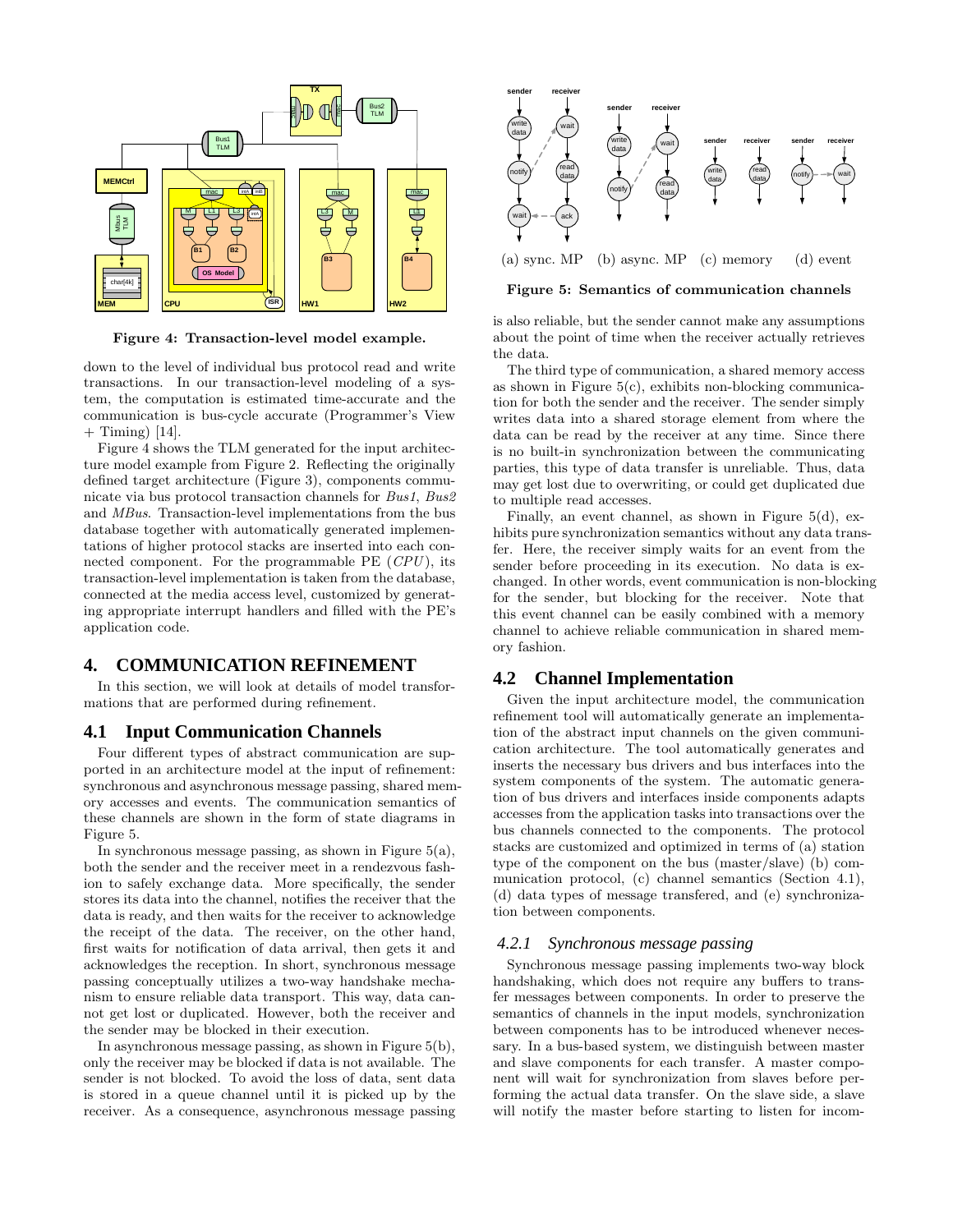

Figure 6: Synchronization by interrupts.

ing data transfer requests. In case of busses with inherent two-way synchronization built into their data transfer protocols (e.g. RS232), no explicit synchronization needs to be implemented by the refinement tool.

The synchronization from slave to master in a bus-based communication architecture has to been done through interrupts and/or polling. The decision about which synchronization mechanism to use is done by user. In case of synchronization via interrupts, the user has to assign interrupt lines for each data transfer (message passing channel).

Transaction-level models for programmable components in the PE database include a definition of their interrupt capabilities. The top-level shell defines the interrupt ports available at the physical component interface, and the hardware abstraction layer (HAL) provides corresponding empty interrupt handler templates. During model refinement, interrupt ports from slaves are connected to the interrupt ports of programmable components and interrupt handlers and interrupt tasks are generated in the HAL and operating system, respectively, by filling the corresponding templates of the processor model.

Figure 6 shows the state machines synthesized inside master and slave components which are synchronized by interrupts. When a slave process reaches the communication point, it notifies the master that it is ready to start the data transfer by sending an interrupt (1). Upon receiving the interrupt event, the master suspends its execution and the interrupt handler in the master sets a SlaveReady flag. The master side process waits until the flag is set (2) to initiate the bus transfer. Finally, the slave component waits for the master to initiate the bus transfer by checking the address bus (3). This mechanism retains the two-way blocking property of any original synchronous message passing communication. Once the data transfer is complete, the master component resets the SlaveReady flag to prepare for the next slave request.

In case of interrupt sharing due to an insufficient number of interrupts in the master, interrupt handling is extended to first determine the source of each interrupt request via polling of slaves. Due to space limitations, implementation of interrupt sharing and polling [13] is not shown here.



Figure 7: An implementation of async. MP.



Figure 8: An implementation of event.

#### *4.2.2 Asynchronous message passing*

In asynchronous message passing, data is stored in a storage element such as a buffer or queue for reliable data transfers. Otherwise, the data may get lost when the receiver is not ready. Asynchronous message passing channels can have 3 types of implementations depending on which component has the storage element. Users can choose one of these implementations by assigning asynchronous message passing channels to corresponding PEs:

- 1. Stored in sender: sender implements the storage element from which the receiver gets data. Data transfers on the bus happen between the storage element and the receiver.
- 2. Stored in receiver: receiver implements the storage element. Data transfers on the bus happens between the sender and the storage element.
- 3. Stand-alone storage element: the storage is implemented in a separate component which buffers the data between sender and receiver (Figure 7).

As shown in Figure 7, asynchronous message passing channels are refined down to components and synchronous message passing channels in between. The synchronous message passing channels are then implemented as explained in Section 4.2.1.

#### *4.2.3 Memory accesses*

The abstract models of memory accesses need to be replaced with transaction-level implementations of memory components, taken out of the database. The model refinement will automatically detect corresponding implementations of memory accesses. In case of memory or register (memory-mapped I/O) accesses, slave components are assumed to be always ready and no extra synchronization is necessary. In addition, refinement tool inserts memory drivers that perform data formatting from abstract memory accesses to accesses (based on slice and offset) of the memory over the bus.

#### *4.2.4 Events*

Event channels are used for synchronization only. They do not carry any data. An event channel can be implemented by asynchronous message passing with a flag data (1 bit data) through which a sender notifies a receiver that the sender is ready (Figure 8). As with asynchronous message passing channels, the receiver implements the buffer to store the value of a flag on the receiver side. When an interrupt-capable processor is the receiver, event channels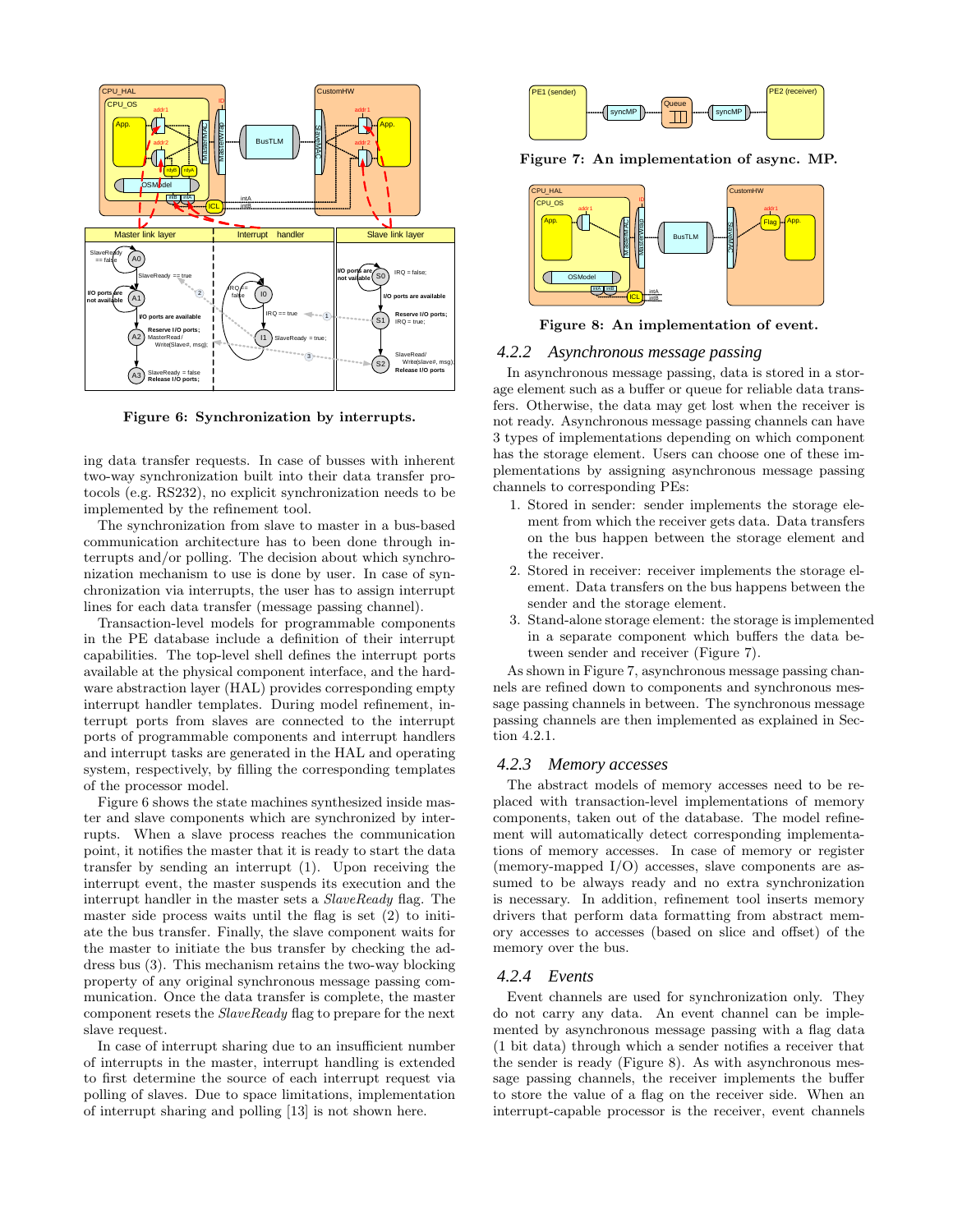

Figure 9: Routing of message in CEs.

are implemented by receiving an interrupt from the sender (similar to synchronous MP in Figure 6).

#### **4.3 Arbitration**

If a component internally has multiple tasks which access a transaction-level bus channel concurrently, the interface has to be protected to avoid potential bus conflicts of bus accesses (state A2 and S1 in Figure 6). Therefore, we implement mutual exclusiveness at the interface of the component (MasterWrap adapter in Figure 6 and Figure 8).

Arbitration among multiple masters on the bus is implemented as part of transaction-level bus channel. Externally, master components have to provide identity information to the bus channel. For this, the adapter inside the master interface transfers the identity (ID in MasterWrap adapter in Figure 6 and Figure 8).

## **4.4 Bus Bridging and Routing**

If two different bus systems are connected to each other, additional CEs such as bridges and transducers are introduced. CEs split and segment the system of connected PEs in the architecture model into several bus subsystems.

Bridges transparently translate between two bus protocols directly at the protocol level. A bridge state machine is generated as the product of the two bus protocol state machines [13]. In the process, the two protocols are properly interleaved such that data dependencies and timing constraints are observed. A bridge is always a master on one side and a slave on the other. Between listening for and serving transactions on the slave side, it interleaves corresponding mirror transactions on its master side (blocking the slave side in the process, if necessary).

In cases where simple bus bridges are not sufficient, transducers are necessary. Transducers operate on packets using a store-and-forward principle, routing packets between their incoming and outgoing links. Transducers can connect any two bus protocols and they can be master or slave on either side. In contrast to a bridge, transducers internally buffer each individual bus transactions on one side before performing the equivalent transaction on the other side. As shown in Figure 9, a transducer model generated by refinement contains corresponding state machines for each direction of each channel crossing the transducer [13]. Note that each state machine contains its own local buffer, i.e. buffers are not shared, avoiding potential deadlocks and looks up the address mapping table to route the messages over the two different busses.

#### **5. EXPERIMENTAL RESULTS**

In order to demonstrate the feasibility and benefits of our approach in terms of design space exploration for a wide variety of designs, we applied our design flow and refinement tool to the design of four industrial-strength examples: a



Figure 10: MP3 Exploration results.

voice codec (Vocoder), a JPEG encoder (JPEG), an MP3 decoder (MP3) and a baseband platform example (Baseband) which is combination of a voice codec and JPEG encoder. Different architectures using Motorola DSP56600 processors  $(DSP)$ , Motorola ColdFire processors  $(CF)$ , ARM processors  $(ARM)$  and custom hardware units  $(HW, I/O, DCT,$ QN, FIL) were generated and various communication architectures (DSP bus, CF bus, AMBA bus and simple handshake bus) were tested.

Table 1 summarizes the features and parameters of the different design examples we tested. For each example, the target communication architecture, the total number of abstract channels and the total traffic in the design are shown. Target architectures are specified as a list of masters plus slaves for each bus in the system where the bus type is implicitly determined to be the protocol of the primary master on the bus. For example, in the case of the MP3 design, the ARM processor communicates with dedicated hardware units over its AMBA bus whereas the HW units communicate with each other through separate handshake busses. For simplicity, routing, address and interrupt assignment decisions are not shown in this table.

Overall model complexities are given in terms of code size using lines of code (LOC) as a metric. Results show significant differences in complexity between input and generated output models due to extra implementation detail added between abstraction levels. To quantify the actual refinement effort, the number of modified lines (Mod. LOC) is calculated as the sum of lines inserted and lines deleted whereas code coming from database of predefined communication codes (*DB LOC*) is excluded<sup>1</sup>. We optimistically assume that a person can write 30 lines of correct (tested and debugged) code per day. Thus, manual refinement would require hundreds of man-days for reasonably complex designs. Automatic refinement, on the other hand, completes in the order of seconds. Note that in all cases, architecture modes at the input do not have to be changed, i.e. input models remain the same throughout exploration<sup>2</sup>. Results therefore show that a productivity gain of about 1000 times can be achieved using the presented approach with automatic model refinement.

Figure 10 shows the results of exploration of the design space for the MP3 decoder example. We used four different architectures for the MP3 decoder as shown in Table 1. We measured whole system delay of each architecture and the

<sup>1</sup>Our experimental DB includes models of ARM, ColdFire and Motorola DSP including associated busses. On average, DB models have complexities of 1000 LOC per processor/bus combination.

 $2\text{In}$  both cases, design decisions about the target architecture are assumed to be given, i.e. time required for decision making is the same and hence not considered further.